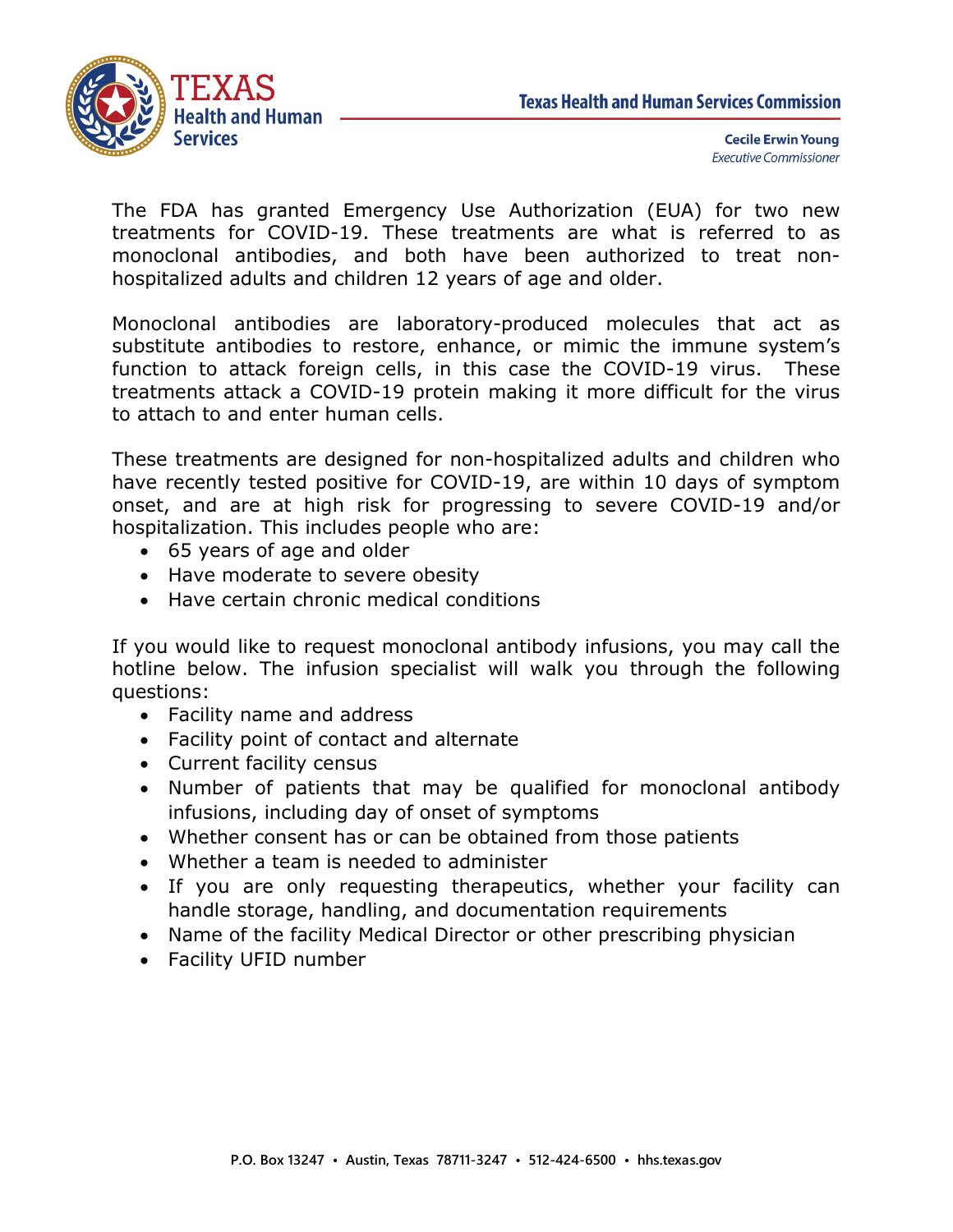Page 2

## **To request infusion of monoclonal antibodies and a medical team at your facility, you may call the 24-hour State Infusion Hotline at 1- 800- 742- 5990.**

An Infusion Specialist will record your information and process your request. Once complete, a specialized medical team trained in the administration of monoclonal antibodies can dispatch to your facility within 24 hours of your request. These teams are equipped with all the necessary supplies, equipment, and knowledge to administer therapeutics to patients who meet criteria for infusions.

Be advised, there is a specific set of criteria that must be met to be eligible to receive the treatment. Monoclonal antibodies are not authorized for use in patients:

- who are hospitalized due to COVID-19, or
- who require oxygen therapy due to COVID-19, or
- who require an increase in baseline oxygen flow rate due to COVID-19 in those on chronic oxygen therapy due to underlying non-COVID-19 related comorbidity.

If you prefer to only receive the medication and your facility is set up to provide infusions, you may also request immediate delivery of monoclonal antibody therapeutics to your facility.

## **To request delivery of monoclonal antibody therapeutics only to your facility, you may call the 24-hour Infusion Hotline at 1-800-742- 5990.**

An Infusion Specialist will record your information and process your request. Once complete, a specialized delivery team will dispatch to your facility within 24 hours of your request. Delivery teams are equipped with all the necessary equipment to ensure rapid and efficient delivery of monoclonal antibody therapeutics anywhere in the State of Texas. Additionally, our teams can also provide saline infusion bags, should your facility need those supplied.

## **Please note that these services are offered by the Texas Department of State Health Services at no cost to your facility.**